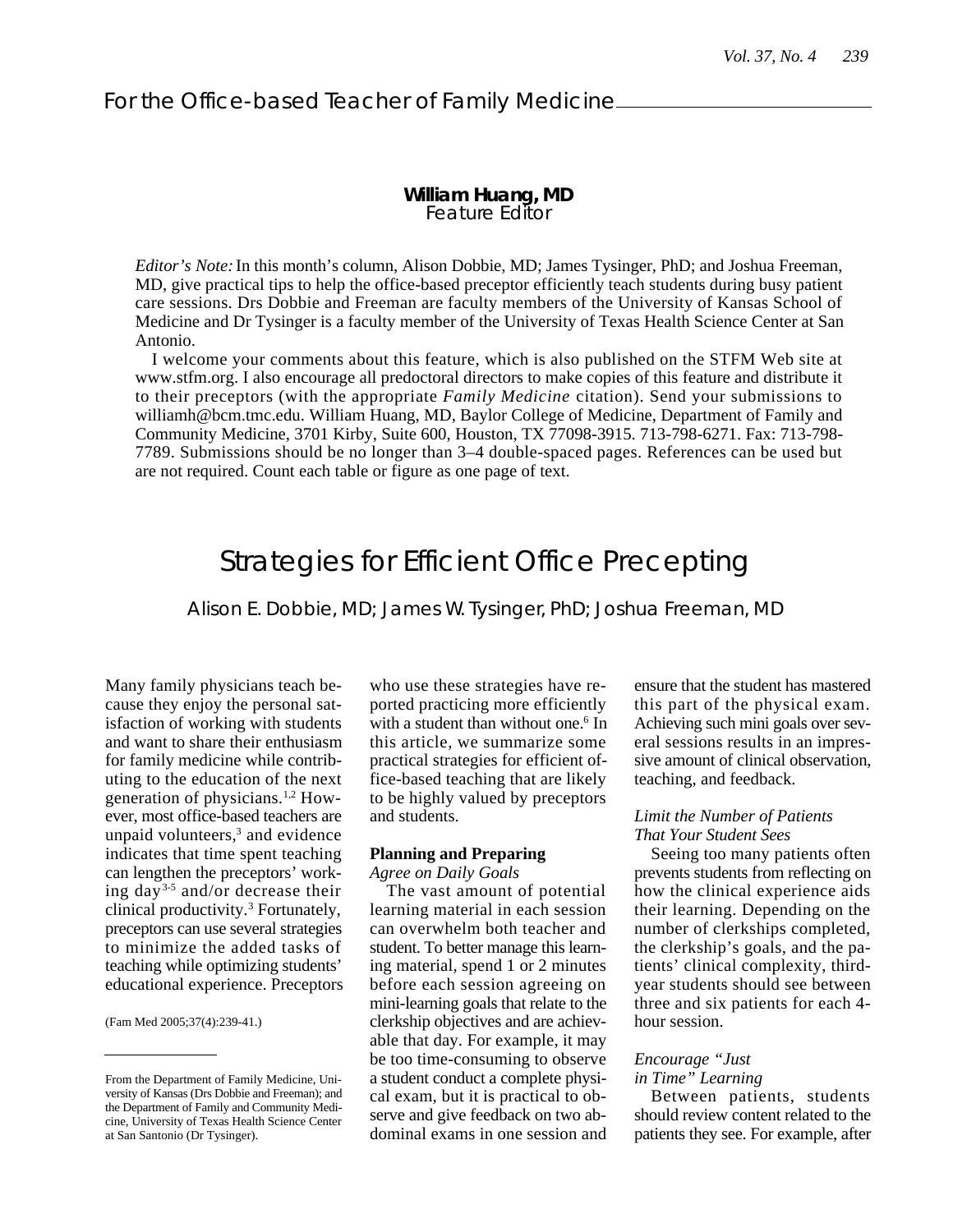seeing a child with a sore throat, students can use their handheld computers or the Internet to look up the risk factors for strep throat and determine the sensitivity and specificity of the "rapid strep" test. This "just in time" learning, especially when combined with formulating clinical questions, encourages students to seek and use evidencebased medicine. Such integration of evidence-based medicine into practice has been reported as one of the top three factors students associate with effective teaching.<sup>7</sup>

## *Debrief and Plan for the Next Session*

At the end of each session, it is efficient to spend a few minutes debriefing on the teaching session, reviewing how well the student met the mini goals, agreeing on any homework, and planning for the next session.

## **Maximizing Learning Efficiency**

*Limit Presentation Time*

Students must learn to give a focused 2–3 minute patient presentation that includes pertinent positive and negative findings and their assessment and plan. Students consistently report the opportunity to formulate assessments and plans as one of the top factors associated with high-quality clinical teaching.<sup>8</sup>

#### *Use the Five Clinical Teaching Microskills*

Most preceptors are familiar with the five microskills of clinical teaching<sup>9</sup> but may not use them because they think that completing all steps after every patient is too timeconsuming. However, all five microskills do not need to be completed for every patient. For example, if a patient presents with a sprained ankle, the preceptor can use the microskill "teach general rules" in discussing and demonstrating a proper ankle exam and use the microskills "reinforce what was done right" and "correct mistakes" in giving the student feedback about his/her actual exam of the patient's ankle. For other sprained ankle issues such as understanding why an X ray was or was not ordered, the teacher can direct the student to find the Ottawa ankle rules as "just in time" learning between patients and discuss their application in more detail later.

### *Make Feedback Routine*

Giving feedback challenges most preceptors because they see it as time-consuming and fear it may upset the student. Yet students report receiving high-quality feedback as one of the top two factors associated with excellent clinical teaching.<sup>8</sup> Feedback that is based on observation, consistent, fair, routine, and given in a spirit of unconditional positive regard will be accepted and appreciated. For example, while observing the student perform an abdominal exam, a preceptor might say, "You correctly palpated all four quadrants superficially and deeply, but you forgot to observe and listen first! Remember: always observe the abdomen first, listen to it second, and then palpate it."

#### **Teaching With Patients**

*Develop a Cadre of "Teaching Patients"*

Every physician has patients who have interesting stories to share. If these patients have conditions that add to students' learning, both student and patient usually enjoy spending extra time together. Such regular "teaching patients" can become familiar with students and may even learn to evaluate them and give informal feedback on students' performance. Such patient feedback is particularly powerful for students.

## *Seize Unexpected*

## *Learning Opportunities*

Besides planning in advance which patients the student will see, one should seize unexpected learning opportunities. For example, where a patient has a newly discovered goiter or heart murmur, the student may be briefly introduced to the patient simply to experience the abnormal sign.

## *Hear Presentations in the Exam Room*

When all parties are comfortable and the clinical problem is suitable, it is efficient and mutually satisfying to have the student present his/ her findings and for the preceptor to teach in the patient's presence. Patients can then give immediate feedback on the accuracy and completeness of the student's presentation.

#### **Using Service Learning**

*Use the Students for Administrative Tasks*

Many non-clinical tasks can aid student learning. For example, students can learn a great deal by performing administrative tasks under the preceptor's guidance and supervision. These tasks may include filling out lab requests, writing referrals, updating problem lists, and doing telephone callbacks.

## *Let Students Write Notes*

Writing notes aids students' learning and helps students present the patient's issues to the preceptor in an efficient and organized manner. According to Health Care Financing Administration documentation guidelines, only a small portion of a student's note is billable, and the preceptor must still write or dictate a note and personally document major aspects of the patient visit.<sup>10</sup> However, preceptors can still save time by using the student's note as a guide when dictating or writing their own note. In one study, students' notes saved preceptors 3.3 minutes of charting time per patient. $11$ 

### *Use Students to Teach Patients*

Students learn a great deal by teaching patients about such topics